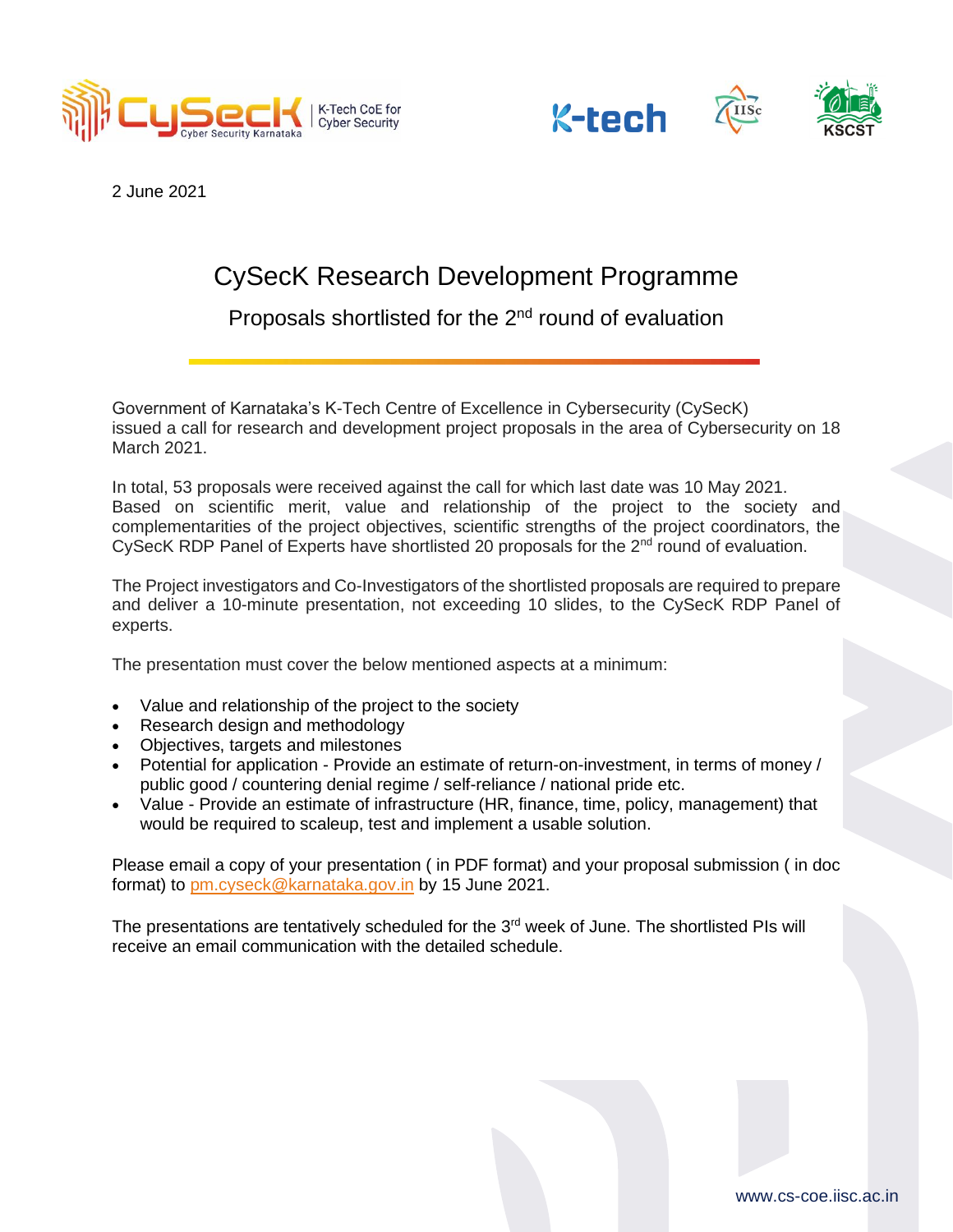





USc

## **List of shortlisted proposals for round 2 evaluation**

| SI<br><b>No</b> | <b>Project Title</b>                                                                                                                                                      | <b>Subject Area</b>                                            | <b>PI's Institute</b>                                                        | Name of PI               | Name of Co-PI                   |
|-----------------|---------------------------------------------------------------------------------------------------------------------------------------------------------------------------|----------------------------------------------------------------|------------------------------------------------------------------------------|--------------------------|---------------------------------|
| $\mathbf 1$     | Privacy enhanced<br>federated vehicular<br>network for intelligent<br>transportation                                                                                      | Vehicular Ad-<br>hoc Network                                   | M S Ramaiah Institute<br>of Technology                                       | Dr Shilpa<br>Chaudhari   | Dr. Janamejaya<br>Channegowda   |
| $\overline{2}$  | <b>Towards Light Weight</b><br>Fully Homomorphic<br><b>Encryption Algorithms</b><br>and Methods in<br>Internet of Things                                                  | Cryptography:<br>Homomorphic<br>Encryption                     | KLS Gogte Institute of<br>Technology, Belagavi                               | Mr Gajendra<br>Deshpande | Dr. Veena Desai                 |
| 3               | A Secure Lightweight<br>distributed framework<br>for auditing shared<br>data of Smart<br>applications using<br>Fully Homomorphic<br><b>Encryption in Cloud</b><br>Storage | Cryptography,<br>Cloud<br>computing                            | M S Ramaiah Institute<br>of Technology                                       | Dr J Geetha              | Mr<br>Hanumantharaju<br>R       |
| 4               | A comprehensive SCI-<br>MQTT dataset for<br>detecting the<br>malicious attacks in<br>public utility systems.                                                              | <b>Cyber Security</b><br>in Smart Cities                       | <b>BMS</b> College of<br>Engineering                                         | Dr. R. Ashok<br>Kumar    | Mrs Nalini, M. K.               |
| 5               | Detection of AI<br>generated fake<br>influential images in<br>Social media<br>using GAN                                                                                   | Cyber security<br>and Artificial<br>Intelligence               | RV College of<br>Engineering                                                 | Dr. Mamatha G S          | Prof. B K<br><b>Srinivas</b>    |
| 6               | Development of a<br>Novel forensics<br>framework for<br><b>Extracting knowledge</b><br>from Mobile Devices<br>to Perform forensically<br>sound Investigations             | <b>Cyber forensics</b><br>(sub domain-<br>Mobile<br>forensics) | SECAB INSTITUTE of<br><b>ENGINEERING &amp;</b><br>TECHNOLOGY,<br>VIJAYAPURAA | Dr Syed Zakir Ali        | Mr Aslam Karjagi                |
| $\overline{7}$  | Detecting and<br><b>Preventing Phishing</b><br><b>Email Using Machine</b><br>Learning Techniques-<br>MailSieve                                                            | <b>Cyber Security</b>                                          | East Point College of<br>Engineering and<br>Technology                       | Dr. C Emilin<br>Shyni    | Dr T K Sateesh                  |
| 8               | Software solution for<br>analyzing and<br>visualizing Call Data<br>Records                                                                                                | <b>Cyber Security</b>                                          | <b>RVCE Bangalore</b>                                                        | Dr. Ashok Kumar<br>AR    | Dr. Ramakanth<br><b>Kumar P</b> |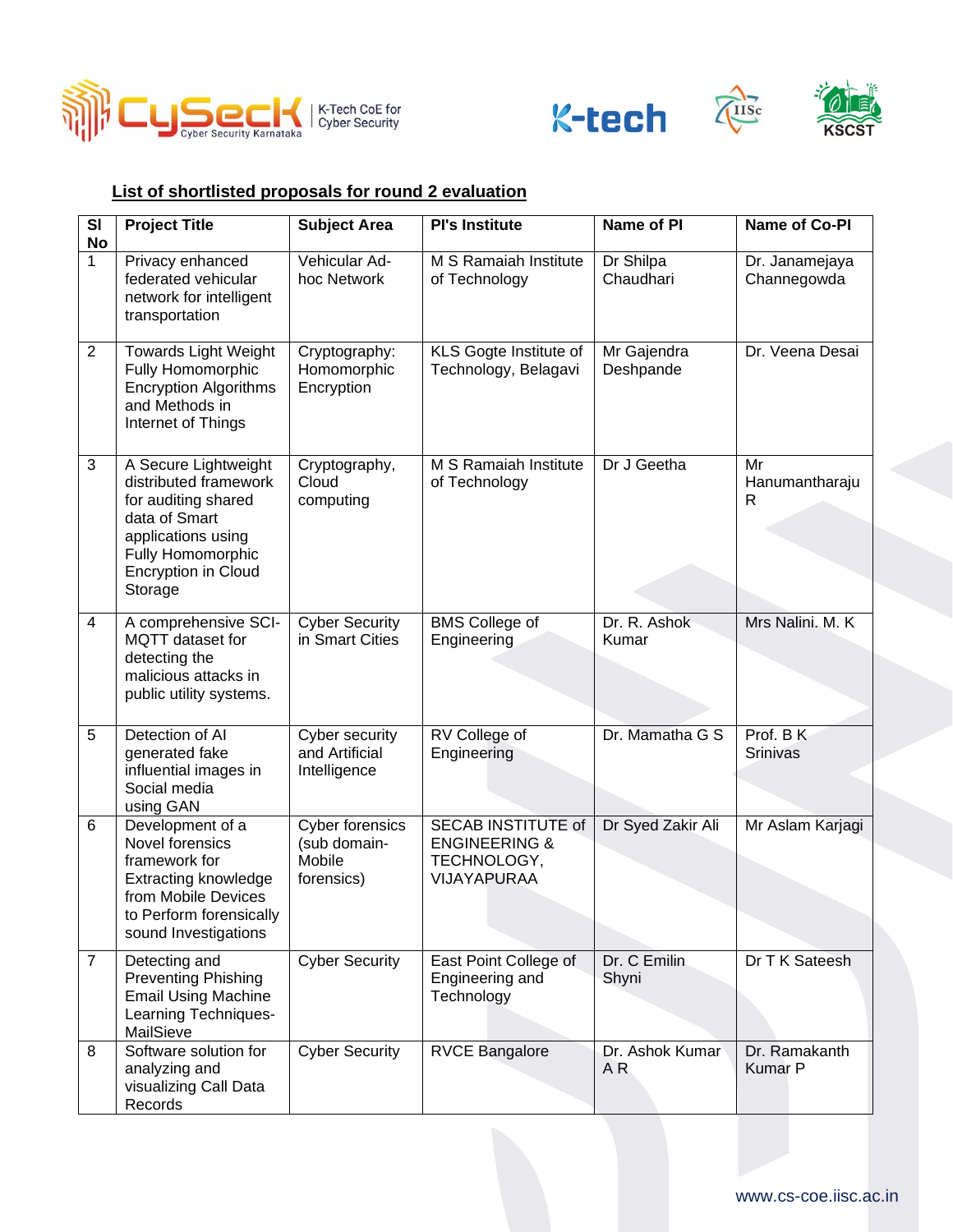





Tuse

| 9               | Design and<br>Development of model<br>for Deepfake video<br>detection by eye<br>blinking rate detection<br>using CNN & RNN                | Multimedia<br>Forensics                                    | Sahyadri College of<br><b>Engineering &amp; Mngmt</b>                  | Dr G Ananth<br>Prabhu              | Mr Naitik ST                       |
|-----------------|-------------------------------------------------------------------------------------------------------------------------------------------|------------------------------------------------------------|------------------------------------------------------------------------|------------------------------------|------------------------------------|
| 10 <sup>1</sup> | Study and analysis of<br>hybrid covert channels<br>using entropy<br>analytics for detection                                               | <b>Network</b><br>Forensics                                | <b>B</b> M S Institute of<br>Technology and<br>Management              | Dr Anjan<br>Krishnamurthy          | Dr Sunanda Dixit                   |
| 11              | SWIN: Towards a<br>Safer Wearable IoT<br><b>Network</b>                                                                                   | <b>IoT Security</b>                                        | Siddaganga Institute<br>of Technology                                  | Dr.Pramod T.C                      | Dr N R Sunitha                     |
| 12              | Pattern based<br>Anomaly Detection in<br>Mobile Adhoc<br>Networks using<br>Computational<br>Intelligence<br>Techniques -<br><b>PADMAN</b> | <b>Network</b><br>Security, Cyber<br><b>Security</b>       | M S Ramaiah Institute<br>of Technology                                 | Dr. Vijaya Kumar<br>B <sub>P</sub> | Dr. Naresh E                       |
| 13              | <b>Cyber Forensic</b><br>Analysis and<br><b>Investigation Using</b><br>Raspberry Pie kit                                                  | <b>Digital Forensic</b><br>Analysis and<br>Investigation   | Government<br>Engineering College,<br>Hassan                           | Mr Annaiah H                       | Dr Chethan K C                     |
| 14              | Verifying the<br>Authentication of<br>health advisors audio<br>using convolutional<br>neural network                                      | Cyber space<br>audio security<br>using machine<br>learning | New Horizon College<br>of Engineering                                  | Dr.Senthil Kumar<br>R              | DrSJ<br>Subhashini                 |
| 15              | Quantum Key<br><b>Distribution Scheme</b><br>for Securing Smart<br><b>Grid Communications</b>                                             | <b>Cyber Security</b>                                      | R V College of<br>Engineering                                          | Dr. B Sathish<br><b>Babu</b>       | Dr. Sandhya S                      |
| 16              | Hate speech deters<br>decision-makers from<br>participating in public<br>debate                                                           | Data Analytics                                             | RNS Institute of<br>Technology,<br>Bangalore                           | Dr Prakasha S                      | Dr S Sathish<br>Kumar              |
| 17              | Design and<br>Implementation of<br>Security Service in 5G<br>wireless Networks                                                            | Computer<br>Network and<br><b>Web Security</b>             | Basaveshwar<br><b>Engineering College</b><br>(Autonomous),<br>Bagalkot | Dr. Shivakumar V                   | Dr.<br>Sanjeevakumar<br>M. Hatture |